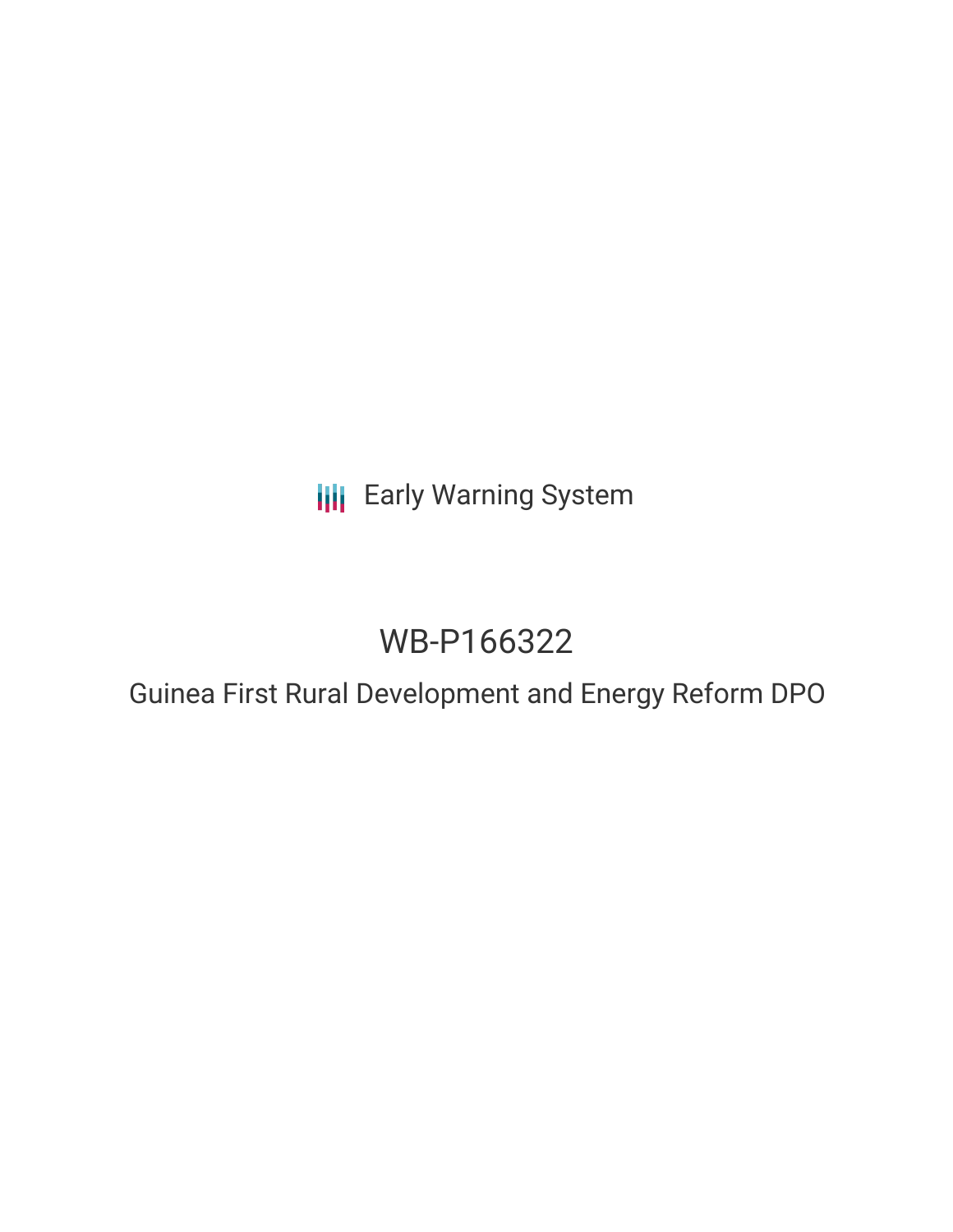

#### **Quick Facts**

| <b>Countries</b>               | Guinea                    |
|--------------------------------|---------------------------|
| <b>Financial Institutions</b>  | World Bank (WB)           |
| <b>Status</b>                  | Proposed                  |
| <b>Bank Risk Rating</b>        | U                         |
| <b>Voting Date</b>             | 2019-09-17                |
| <b>Borrower</b>                | <b>REPUBLIC OF GUINEA</b> |
| <b>Sectors</b>                 | Energy                    |
| <b>Investment Amount (USD)</b> | \$40.00 million           |
| <b>Project Cost (USD)</b>      | \$40.00 million           |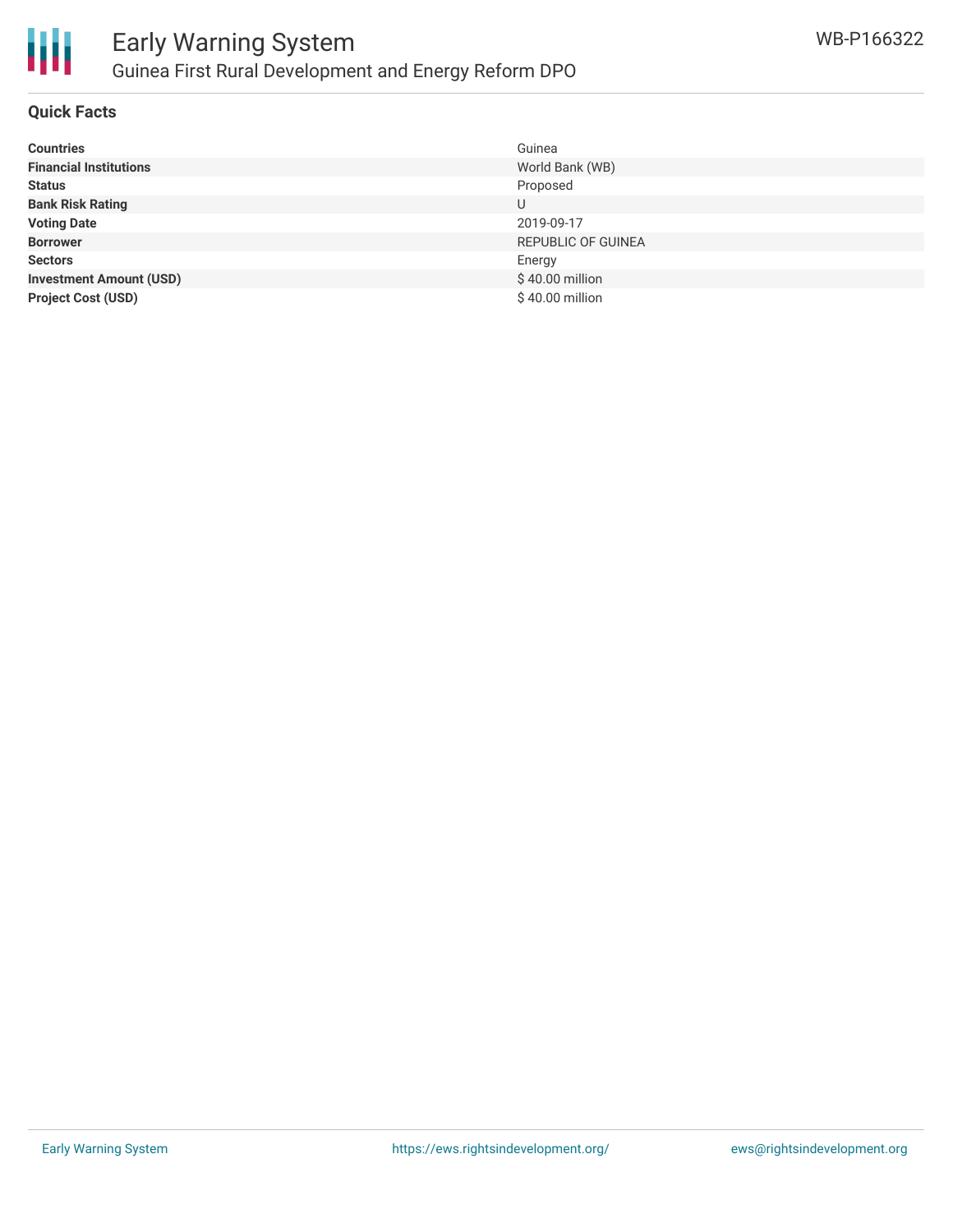

#### **Project Description**

The Program Development Objectives of the DPO series are to support the Government of Guinea's efforts to: (i) enable basic services for rural development; and (ii) improve the performance of the electricity company and expand electricity access in rural areas.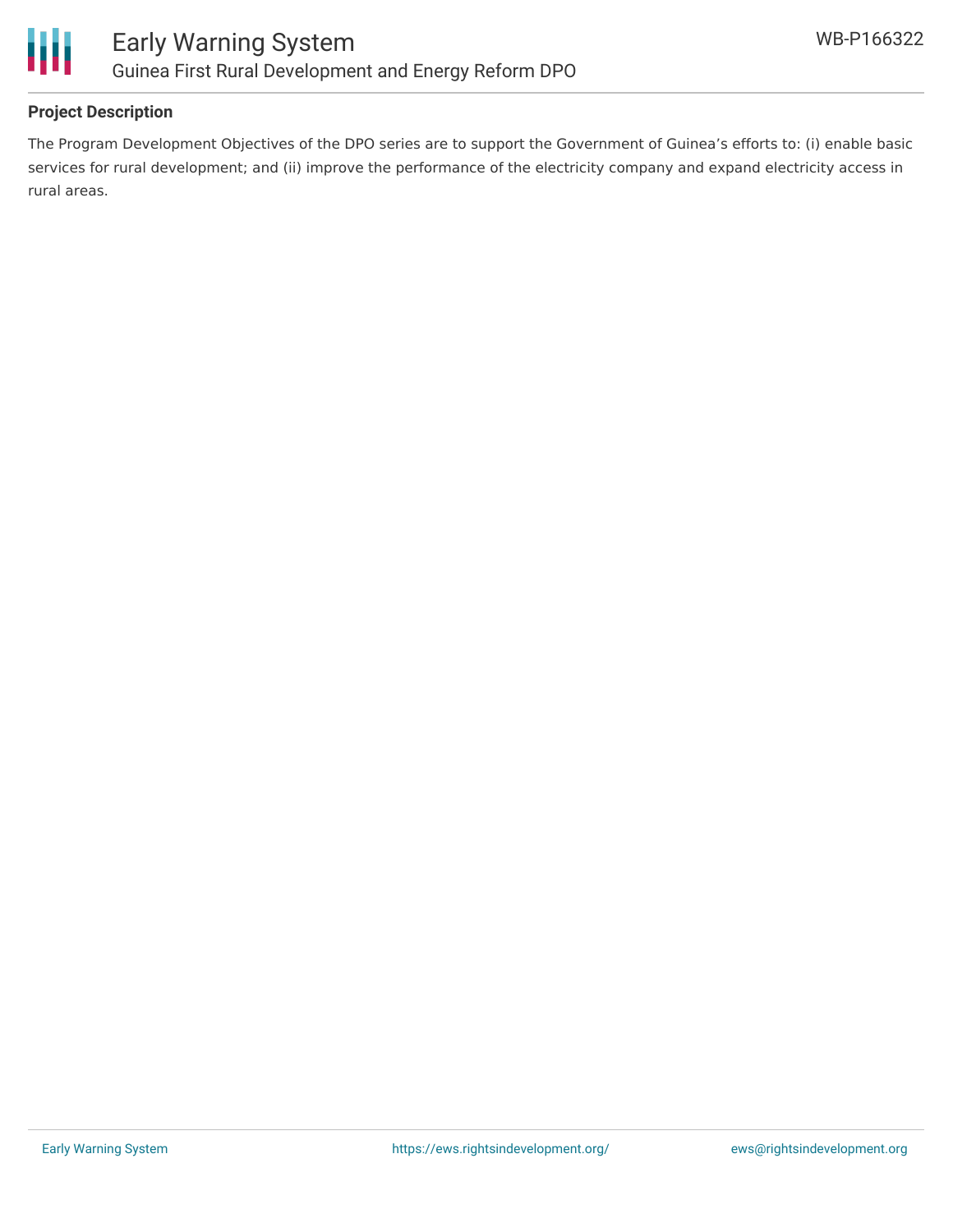

## Early Warning System Guinea First Rural Development and Energy Reform DPO

#### **Investment Description**

World Bank (WB)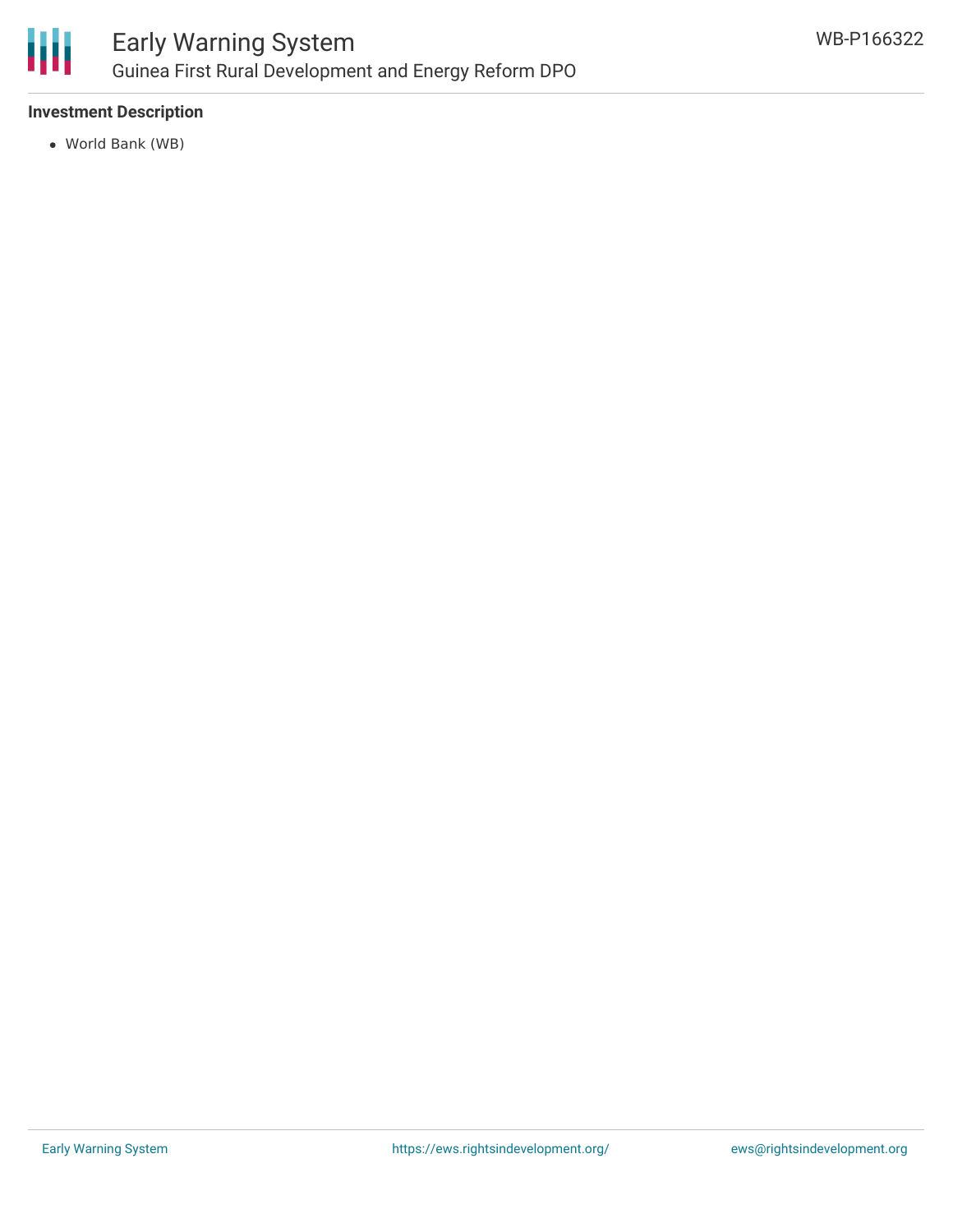

#### **Contact Information**

Ministry of Economy and Finance Joachim Lama Secretaire General joachim.lama@mef.gov.gn

ACCOUNTABILITY MECHANISM OF WORLD BANK

The World Bank Inspection Panel is the independent complaint mechanism and fact-finding body for people who believe they are likely to be, or have been, adversely affected by a World Bank-financed project. If you submit a complaint to the Inspection Panel, they may investigate to assess whether the World Bank is following its own policies and procedures for preventing harm to people or the environment. You can contact the Inspection Panel or submit a complaint by emailing ipanel@worldbank.org. You can learn more about the Inspection Panel and how to file a complaint at:

http://ewebapps.worldbank.org/apps/ip/Pages/Home.aspx.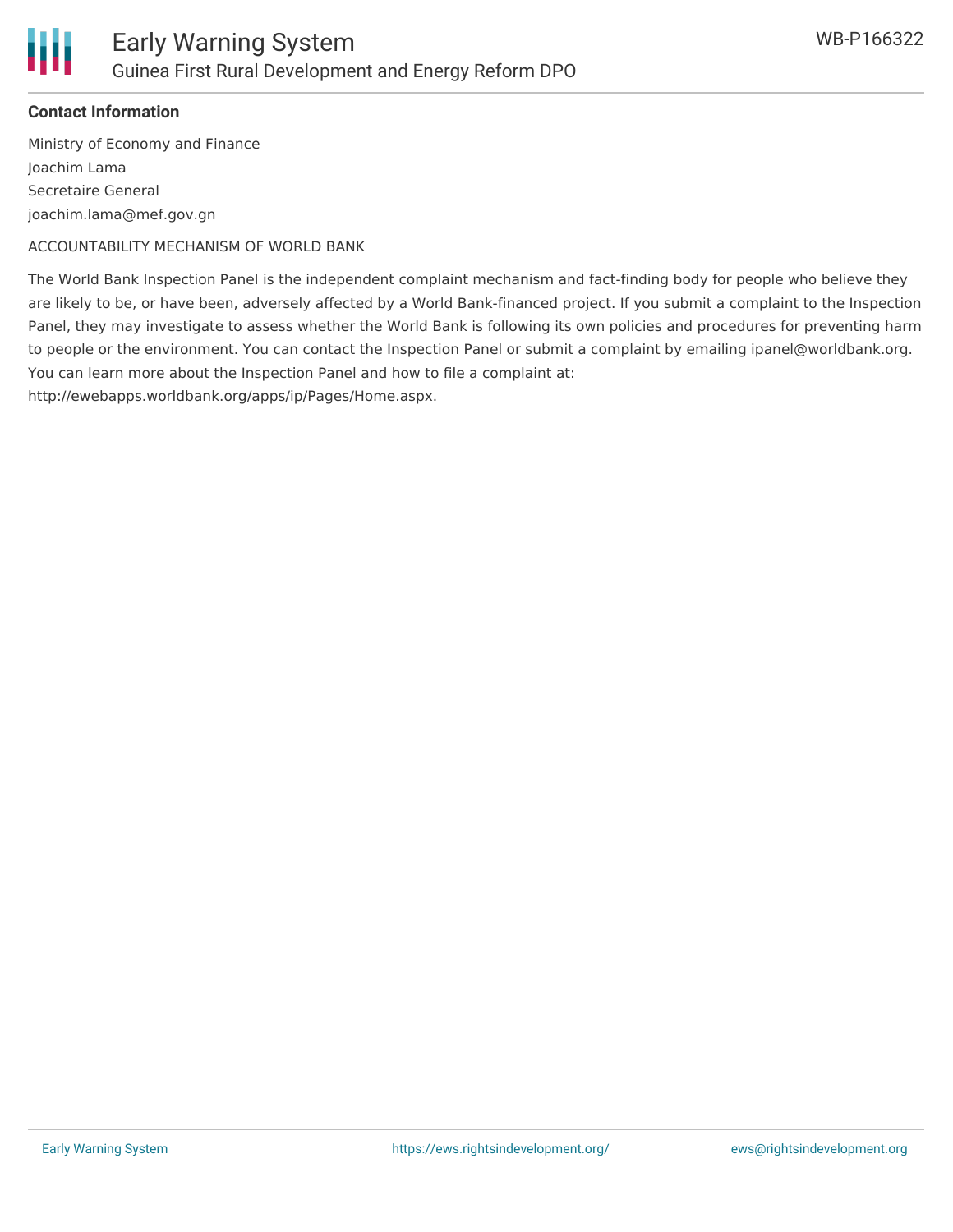

### Early Warning System Guinea First Rural Development and Energy Reform DPO

#### **Bank Documents**

Concept Program Information Document (PID) - Guinea First Rural [Development](https://ewsdata.rightsindevelopment.org/files/documents/22/WB-P166322.pdf) and Energy Reform DPO - [Original Source]